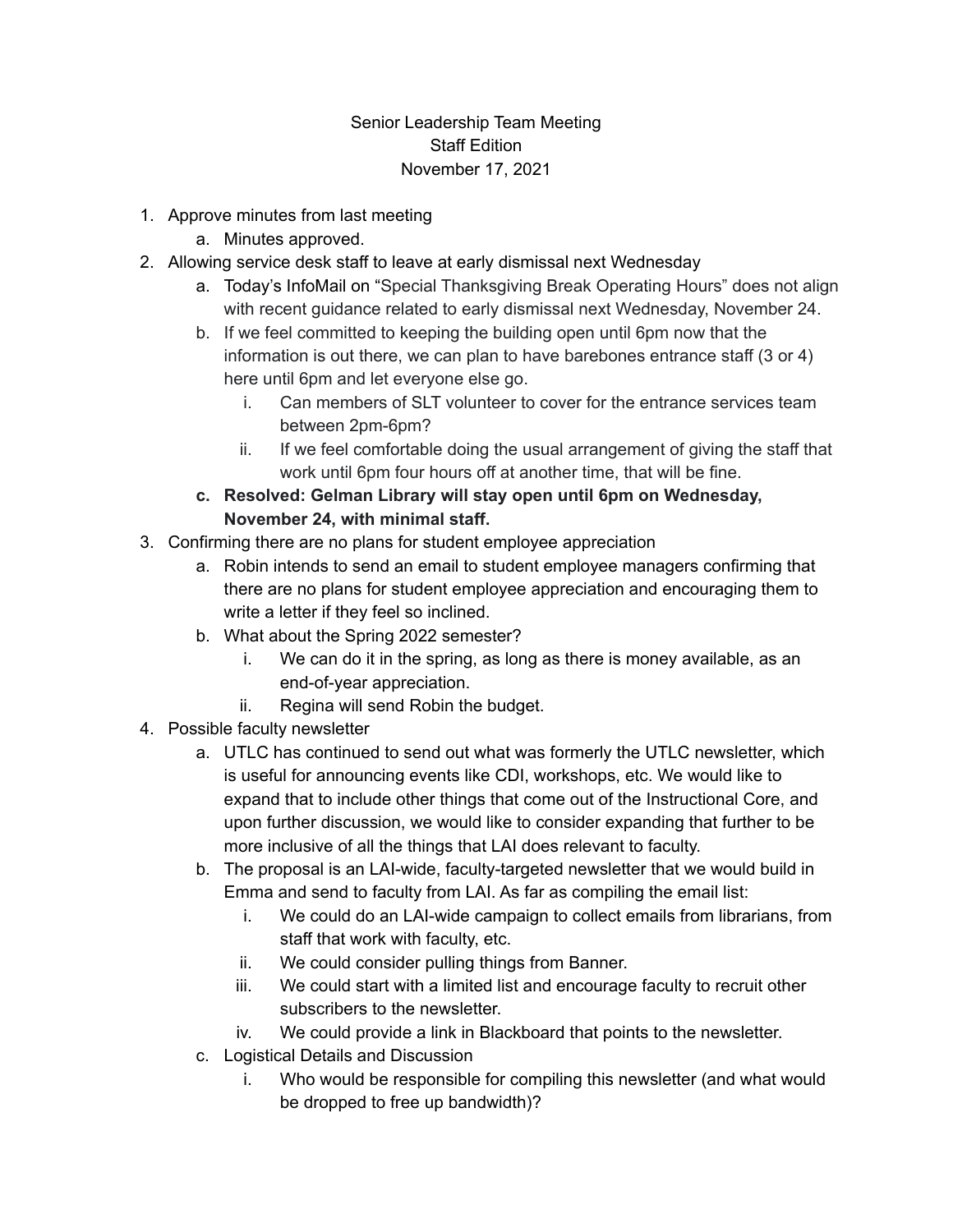- 1. We have not evaluated how big a lift it would be to collect content from across LAI and edit it into a final product.
- 2. We might expect some support from central communications. Rachel is still being trained up. A networked approach to curating content might help a bit, but the how is still complex.
- ii. What would be included in this newsletter?
- iii. Where would the newsletter live?
	- 1. Aside from inboxes, we could create a go.gwu.edu link that displays all issues of the newsletter. Each issue also has a static web link in Emma.
- iv. What would be the frequency of this communication?
	- 1. We had discussed sending this sort of communication around twice per semester.
	- 2. We could put this together for the end of this semester, but it might be worth trying to have this ready to go first thing in January 2022 (given first week workshops).
- v. How would this newsletter effort be carried out?
	- 1. There would have to be a call for submissions, fact finding related to those submissions, a round of reviewing, a round of edits, and a final approval, at the very least.
	- 2. Once we feel out the right categories of things and develop a template and graphics, things might smooth out.
- vi. What is the purpose of this newsletter and how does it relate to other efforts (e.g. concierge team communications)?
	- 1. There is value in presenting an integrated LAI communication.
	- 2. We provide template emails to concierge teams for outreach to their departments, usually a couple times a semester promoting new e-resources, workshop offerings, etc. I see no issue with continuing our concierge team outreach, and we could probably encourage departments to check out the newsletter.
- **d. General consensus: start an LAI-wide newsletter targeted to faculty, to be developed within the next month and sent first thing in January 2022.**
- 5. 22nd St/H St roadwork
	- a. Roadwork closures rendered the University Student Center parking garage completely inaccessible.
	- b. Did we not receive InfoMails in the past about such closures?
		- i. This may have gone to monthly parkers, but widespread communication certainly did not go out.
- 6. HR notification of SLT re: employees coming and going
	- a. Could we set up an automated notification for SLT regarding new employees starting and employees leaving?